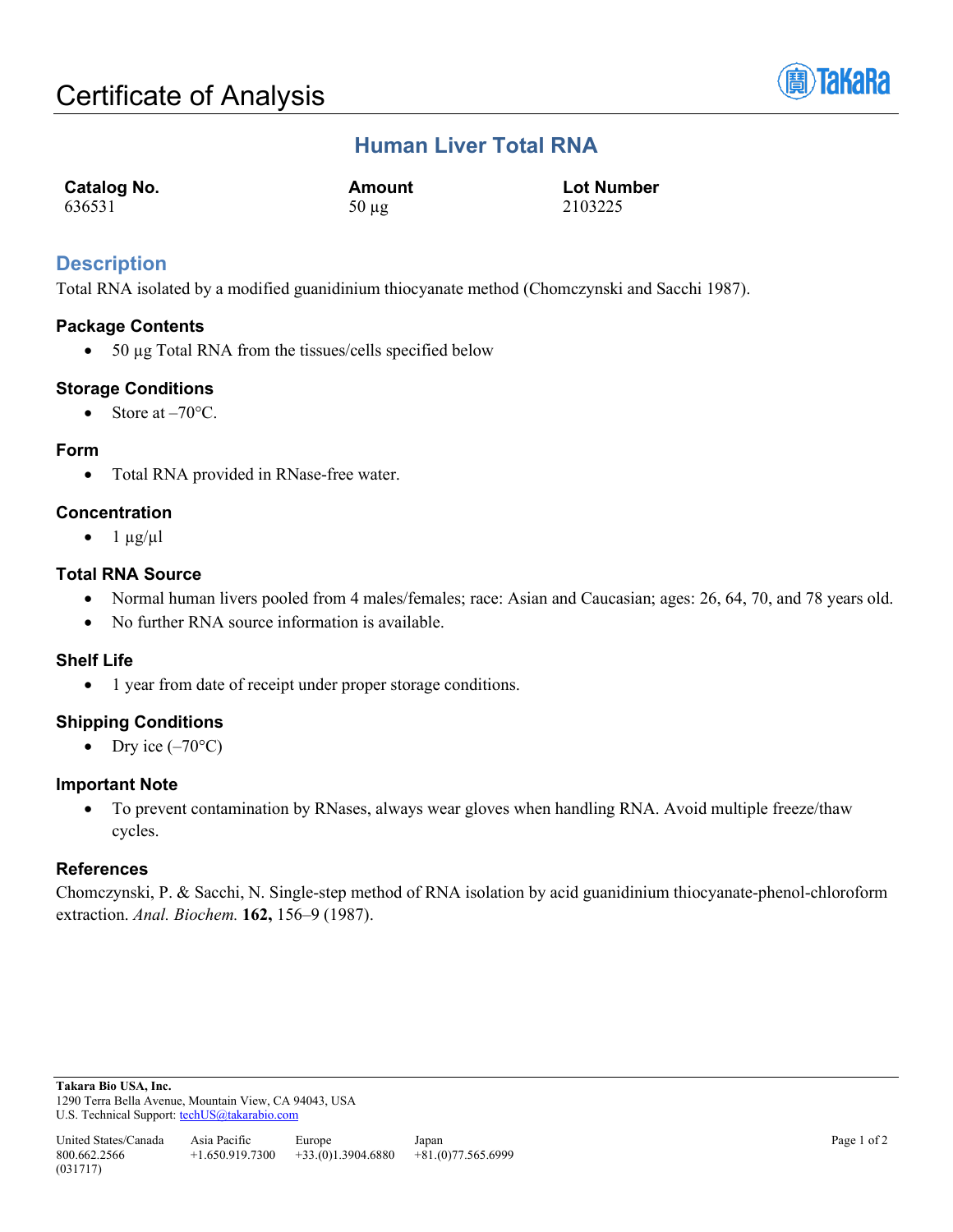Human Liver Total RNA

# **Quality Control Data**

This lot of total RNA was analyzed by capillary electrophoresis (CE) using an Agilent 2100 Bioanalyzer. The actual electropherogram trace for this RNA is provided below. RNA concentration and purity were evaluated by UV spectrophotometry.

Both the area ratio of the 28S/18S rRNA peaks, and the proportion (relative percentage) of these two peak areas to the total area under the electropherogram provide reliable quantitative estimates of RNA integrity. For both of these criteria, this sample meets or exceeds our standards for high-quality total RNA.



It is certified that this product meets the above specifications, as reviewed and approved by the Quality Department.